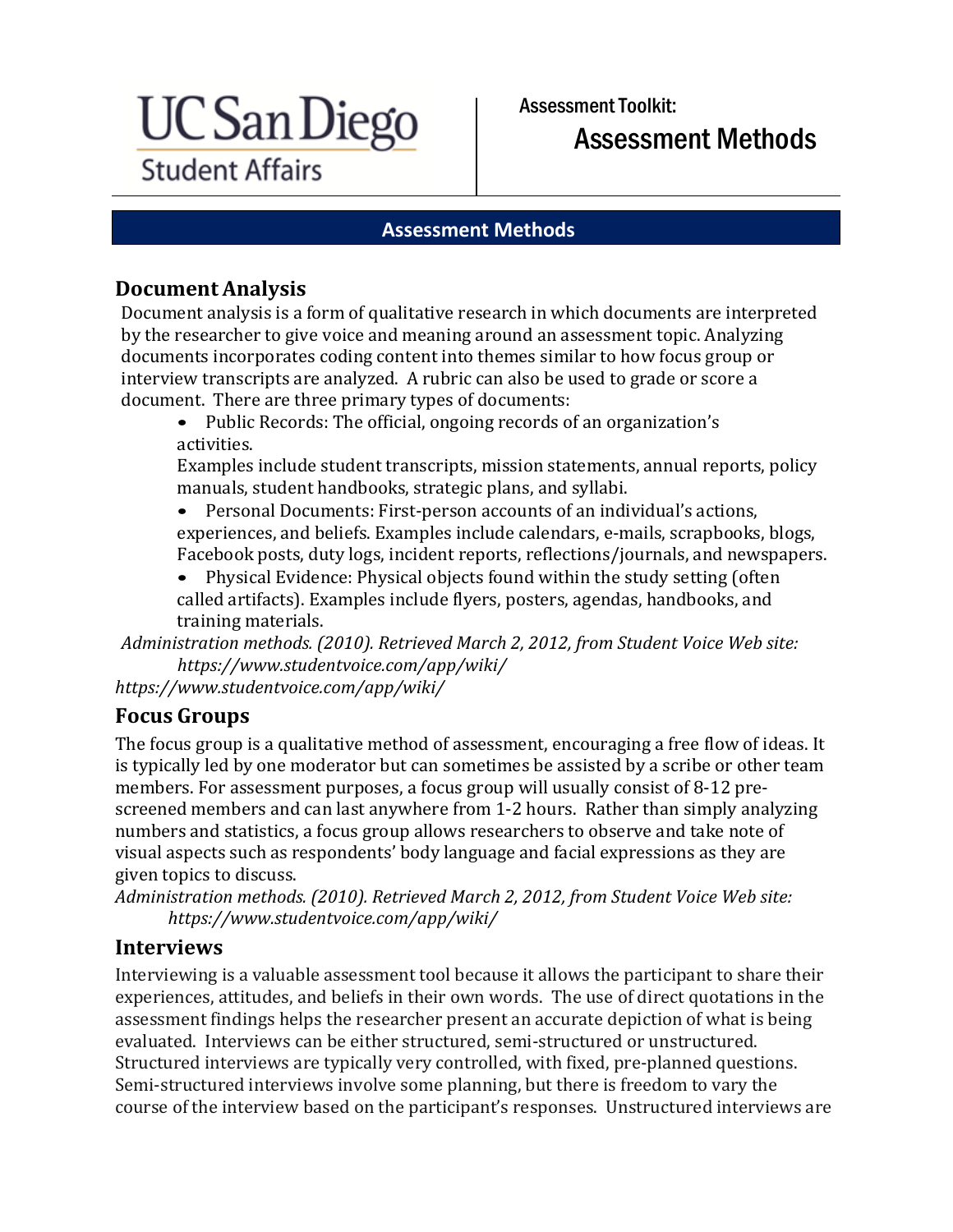the least rigid, and involve little to no preplanning. *Schuh & Upcraft, (2001). Assessment Practice in Student Affairs. Jossey-Bass: San Francisco.*

#### **Observation**

The field observation is another method for collecting qualitative data. The objective of the observation is to collect data in a "natural setting." As with most qualitative data collection methods, the individual identified as the observer is the instrument for the data collection. The observer notes things such as what people say, do, their locations, etc. *Schuh & Upcraft, (2001). Assessment Practice in Student Affairs. Jossey-Bass: San Francisco.*

#### **Rubrics**

A rubric is a list or chart that describes the criteria that one uses to evaluate or rate student performance. Rubrics are helpful tools in assessing student learning, especially for areas like behavior or performance, which can be difficult to capture in more traditional assessment techniques such as surveys. Types of rubrics include:

- Checklist rubric: A simple list of requirements (dimensions) and whether the requirement was met
- Rating Scale rubrics: Documents the requirements (dimensions) and allows the rater to rate that requirement on a scale
- Analytic rubric: Documents the requirements (dimensions) using a scale and a description of the dimension at each level on the scale, with one dimension per line on the rubric

• Holistic rubric: Includes all of the elements of an analytic rubric but combines them into one large dimension rather than one dimension per line

*Administration methods. (2010). Retrieved March 2, 2012, from Student Voice Web site: [https://www.studentvoice.com/app/wiki/](http://www.studentvoice.com/app/wiki/)*

*https://www.studentvoice.com/app/wiki/*

# **Surveys**

Surveys are a common, inexpensive way to collect data about program effectiveness, student needs, learning outcomes, user satisfaction, etc. While paper surveys have long been used to gather information, online surveys provide a more efficient way to collect data. There are two types of online surveys:

• Web-Based Survey: Unlike other methods of data collection, most online surveys have the capability to offer immediate results. Many web surveys are linked directly to an online database.

• E-mail Surveys: E-mail surveys are usually administered as part of the e-mail itself (as opposed to web-based surveys which can be sent out through e-mail, but would typically contain an invitation via web link to take a web survey). Similar to web-based surveys, e-mail surveys can be useful when a surveyor is looking to

administer a paperless assessment with quick results.